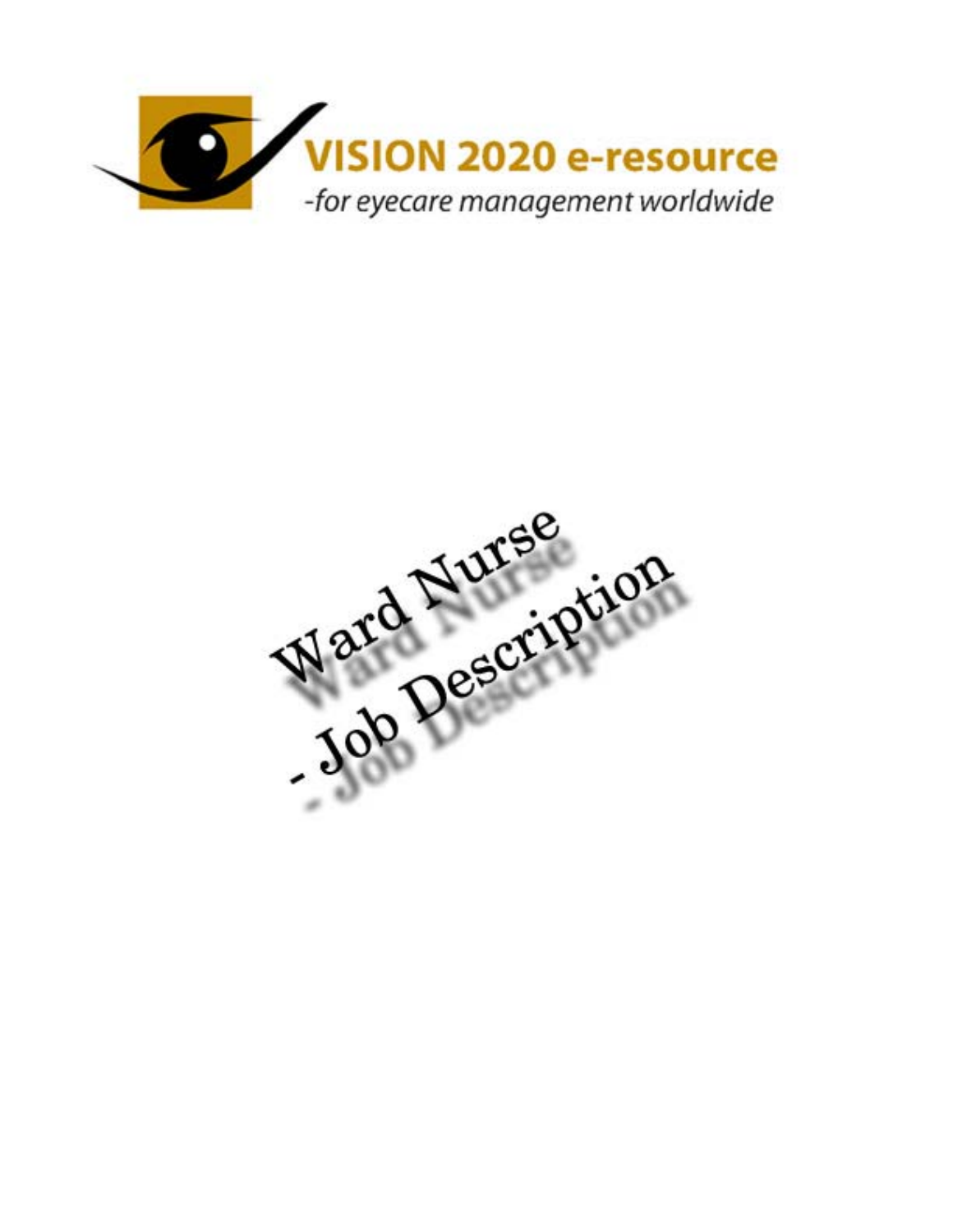

### **Ward Nurse Job Description**

| <b>Job Title: Ward Nurse</b>        |                                                                   | <b>Working Hours:</b> Specific to the hospital                         |
|-------------------------------------|-------------------------------------------------------------------|------------------------------------------------------------------------|
| <b>Location:</b> Your Hospital Name |                                                                   | <b>Reports To:</b> Nursing Superintendent                              |
| Department:                         | <b>Operation Theatre</b>                                          |                                                                        |
| <b>Prime Job</b>                    | The nurses must help and provide the inpatients with the required |                                                                        |
|                                     |                                                                   | medical help and send them satisfied with the services of the hospital |

### **Main Responsibilities:**

- 1. Being with the patients, who are recommended for surgery, to help them with their medical tests and put them at ease.
- 2. Preparing the patients for surgery and sending them to the operation theatre.
- 3. Providing all the medical facilities and hospital facilities for the inpatients before and after surgery
- 4. Is responsible for the complete discharge procedures for the patients.

### **Key Tasks:**

**1. Being with the patients, who are recommended for surgery, to help them with their medical tests and put them at ease:** 

1.1 Must enquire about the general health of the patient every time they meet the patient

1.2 Must explain to the patients the rules and regulations followed in the hospital and clear

all their doubts regarding the surgery or treatment.

1.3 Must encourage patients for surgery and make them feel at ease.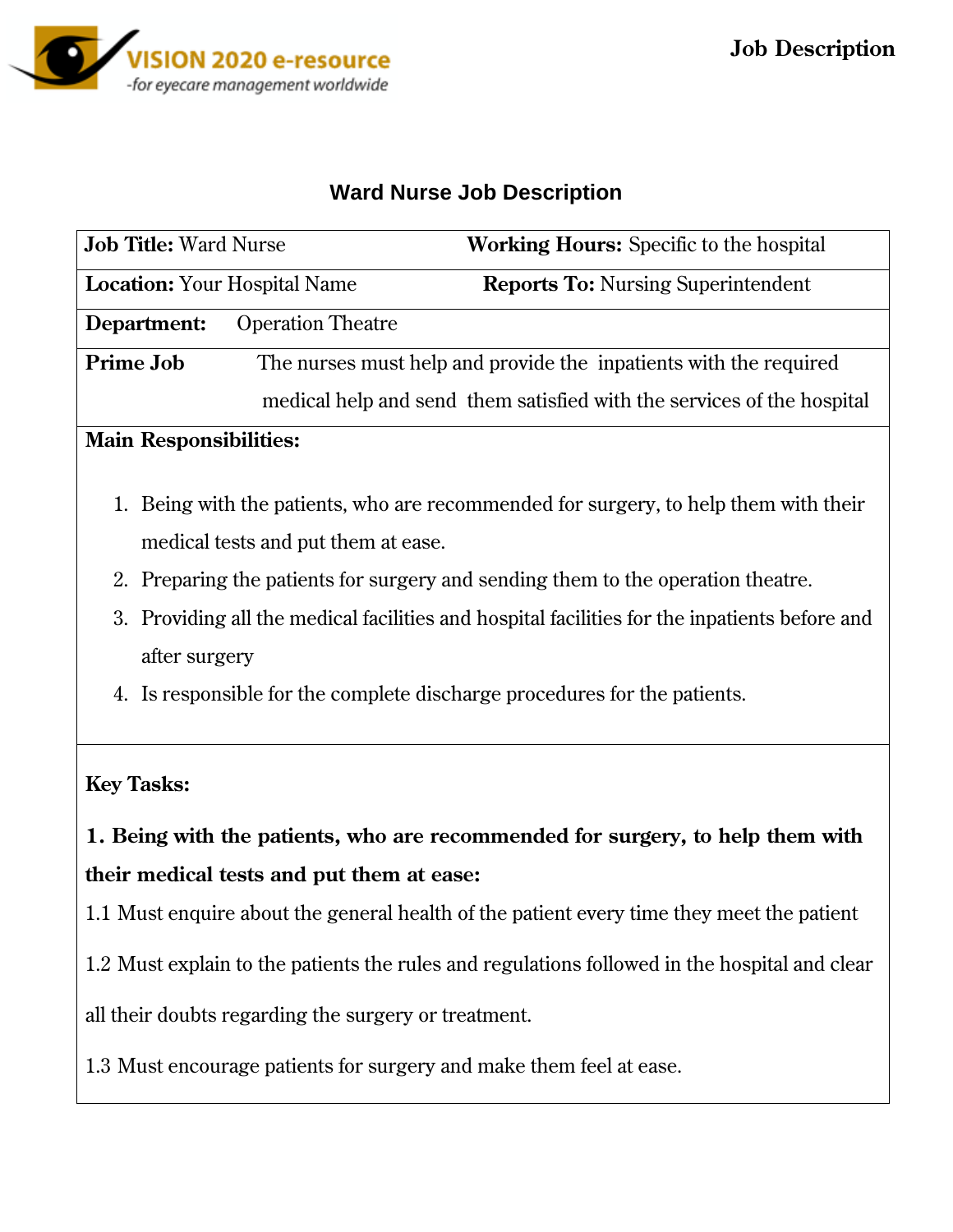

### **2. Preparing the patients for surgery and sending them to the operation theatre:**

2.1 Must check the blood pressure and urine of the patients before and after surgery

2.2 Must explain to the pre-operative patients the importance of cleaning the eyes and clean their eyes

2.3 Must inform the patients when they should be ready for the surgery, what food they can take, medicines to be taken and the things that should be avoided and clear all their doubts

2.4 The Night Duty nurses must inform the patients when they would be taken for surgery in the morning

# **3. Providing all the medical facilities and hospital facilities for the inpatients before and after surgery:**

3.1 The Night Duty nurses must inform the patients where nurses and doctors will be available in the hospital for emergency.

3.2 Should provide all the medicines and treatment procedures required for the patient

3.3 Must enquire about the general health of the patient after the surgery.

3.4 Must clearly check that the room is clean and all the facilities are available for the patient.

# **4. Responsible for the complete discharge procedures for the patients:**

4.1 Explain clearly to the discharged patients about the usage of eye medicines, follow-up date, day and time.

4.2 Must encourage the patients and send them with full satisfaction.

4.3 After the discharge of each patient the room should be cleaned and the bed covers should be changed and kept ready